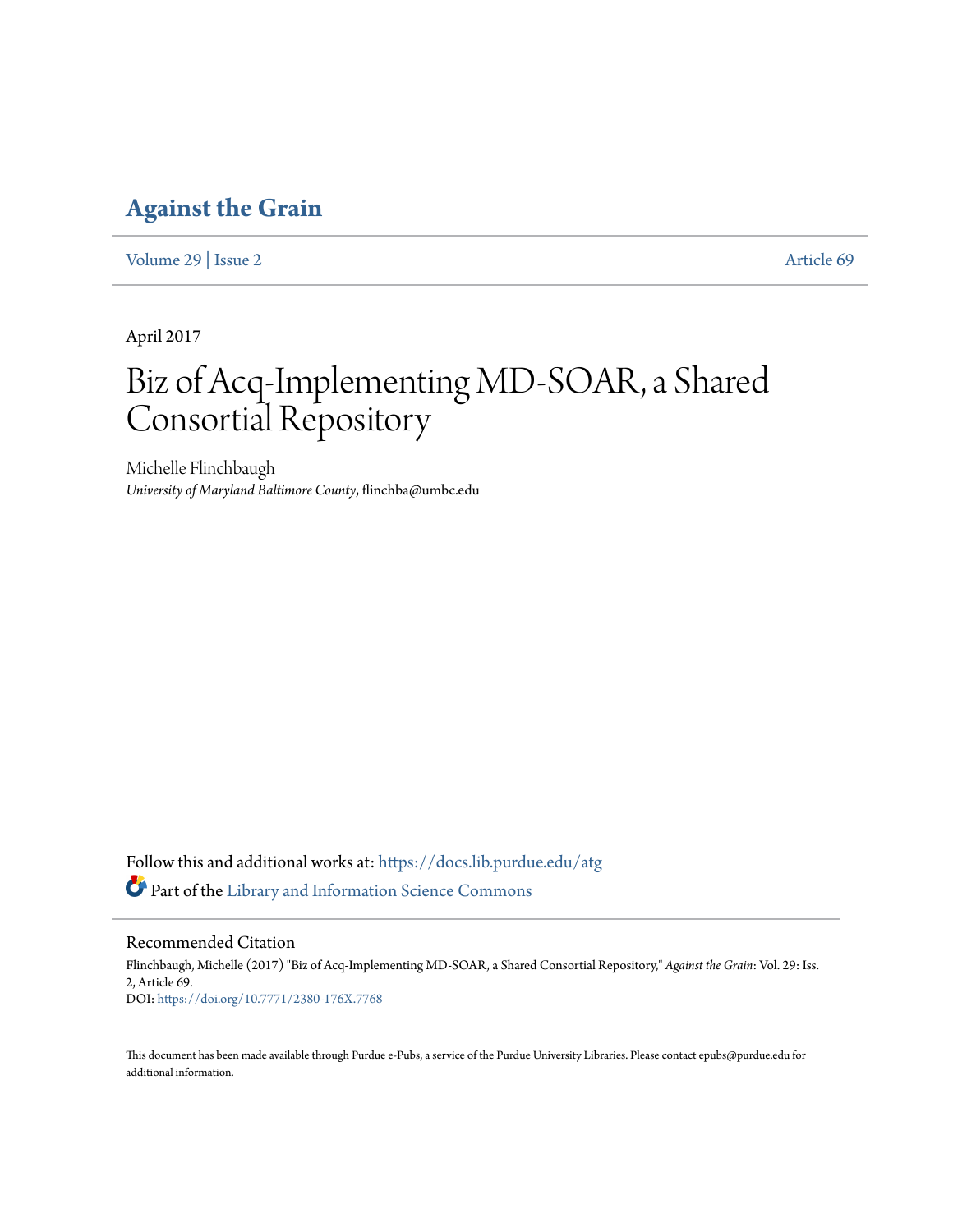## Biz of Acq — Implementing MD-SOAR, a Shared Consortial Repository

By Column Editor: **Michelle Flinchbaugh** (Acquisitions and Digital Scholarship Services Librarian, Albin O. Kuhn Library & Gallery, University of Maryland Baltimore County, 1000 Hilltop Circle, Baltimore, MD 21250; Phone: 410-455-6754; Fax: 410-455-1598) <flinchba@umbc.edu>

*Column Editor's Note: Acquisitions units are taking on work to support digital collections and intuitional repositories, which I refer to together as "digital repositories." While acquisitions can support repositories by acquiring digital content, conducting quality review of digital content, moving digital content between systems, and inventorying, manipulating, and ingesting digital content into a repository, experience in working collaboratively in a consortial environment can also position acquisitions librarians to lead collaborative digital projects. The February 2016 "Biz of Acq" column featured an article, "MD-SOAR, Maryland's Shared Open Access Repository: It's been a Long, Long Haul" on the work necessary to move an IR concept from an idea to a pilot project for a shared digital repository. The two-year pilot project for implementing MD-SOAR (https://mdsoar. org/) began on April 1, 2015, and this article covers the implementation process. — MF*

The Maryland College Shared Digital Initiative (MDCSDI) moved from planning for a shared institutional repository to the implementation phase on February 1, 2015. The group agreed to implement the repository on the DSpace platform (*http:// www.dspace.org/*), to be hosted by Digital Systems and Stewardship (DSS) at the **University of Maryland, College Park**, and obtained funding from the **University System of Maryland and Affiliated Institutions' (USMAI)** Council of Library Directors. They had also established which Maryland colleges would participate in the pilot: eight **USMAI** libraries plus **Goucher College**, **Maryland Institute College of Art**, and **Loyola Notre Dame Library**, which joined the **USMAI** consortium during the pilot. With the first implementation meeting, MDCSDI became known as the Governance Group.

While the two-year project wasn't divided into parts, there have been four distinct phases, which I'm naming and utilizing to organize this article: 1) Pre-implementation; 2) Implementation; 3) Post-implementation; 4) Evaluation and planning. For pre-implementation, the Governance Group's work fell within three major areas: infrastructure, implementation planning, and policies. During implementation, the Governance Group's work focused on customization and configuration decisions, loading, and support & training, while completing policies. Post implementation, after the libraries started to use the newly implemented repository, the group worked on enhancements (Creative Commons Licenses), reports and statistics, and usability. The final phase of the project, evaluation and planning for the future, is now in progress.

#### **Pre-Implementation**

**Infrastructure** — Infrastructure issues focused on how the group would work and communicate, and how the group and individual members would communicate with DSS. We had decided that the Governance Group would function democratically with each library getting one vote in decisions impacting the platform. We also had one contact from most libraries participating. We immediately asked each library to additionally name alternate contacts to ensure that all campuses were aware of key issues as implementation progressed. We determined that all meetings should be open, so that specialists not on the official contact list could attend either as substitutes or in addition to regular members to provide input into discussion and decisions. Email lists, which had been hosted by **UMBC**, were migrated to the host site at the **University of Maryland, College Park**. The group's Web page was migrated from **UMBC** to Basecamp, a Web-based project management and collaboration tool (*https://basecamp.com/*). Later, when libraries had trouble finding relevant policies in Basecamp, policy documents were moved to a MD-SOAR Web page on the public **USMAI** Website, along with a list of campus contacts. In addition to organizing the governance group, we also had to determine how the group would work with DSS. DSS named contacts

who we would work with throughout the project. With feedback from the group, the **USMAI** Executive Director and DSS drafted a "Service Level Agreement" outlining the services that participating libraries would receive. The Service Level Agreement was between DSS and **USMAI** rather than between DSS and the individual libraries since **USMAI** provided 100% of the funds for the project.

It's important to note that while some elements of the infrastructure were set, there was a great deal of flexibility in how we went about making decisions. Workload stress was an issue that always had to be taken into account in figuring out how to get things done. Most issues were worked on by a small group, which would submit a plan or policy draft, for discussion, possible modification, and vote. Sometimes, during group discussion, a plan would emerge, and barring any objections, would be accepted. As metadata is complex issue, and the Governance Group had only two members with expertise, we delegated it to a standing subgroup with additional members with appropriate expertise, and gave that sub-group decision making authority. In the instance of record displays, there were very strong opinions on a very detailed level, so the sub-group working on the issue submitted two possible plans — the group voted on the plans, then each library proposed modifications and the group voted on each proposed modification. In the instance of usability, a usability study was delegated to a **USMAI** User Experience group. It's important to note that Governance Group members by-and-large were responsible for their library's implementation of the repository along with the duties of their regular full-time job, and depending on their current workload or projects in their library, were not always responsive or engaged in the decision-making process. Essentially, there was no right way, but rather, a variety of different methods needed.

**Implementation Planning** — The first implementation decision the group had to make was a consequence of implementing a single, centrally-hosted system for all of the libraries to use. There would be only one URL for the site, so libraries would not be able to use their own URLs for it. After some discussion, the group agreed to call the repository MD-SOAR (The Maryland Shared Open Access Repository), and to base the URL on that name. Further, the **USMAI** Executive Director agreed to hire a graphic designer to create an MD-SOAR logo to appear on the site. Each library would have a community within the repository, which could contain limitless collections and sub-communities. After some discussion and research on the part of DSS, the group agreed that each library would also provide a university logo to appear on all the pages within their community for continuity in university branding.

In advance of the first implementation meeting, on the request of a participating library, the **USMAI** Executive Director, the Director of Consortial Library Application Support in DSS, and the Governance Group Chair agreed that the first thing DSS would do was set up a sandbox DSpace site to allow participating libraries to become familiar with the software. Libraries were given access to the sandbox site at the first implementation meeting. In addition to the sandbox site, a staging version of the software would be set up, in addition to the live version, for testing both loads and interface changes before making them in the live version of DSpace. The sandbox site was eventually taken down.

**Policies** — During the first implementation meeting, the Governance Group reviewed repository policies from other schools, then determined what polices would need to be developed for MD-SOAR: a file-size policy, a content and file format policy, a metadata policy, and a takedown policy. A file size policy would address limitations on storage; with subsequent discussion, the group determined to wait for problems to occur before addressing this concern. Thus far, none have occurred, so a file size policy was never drafted or adopted. The group immediately began work on a content policy and metadata policy, assigning two group members to work on both of those tasks. The group also agreed

*continued on page 60*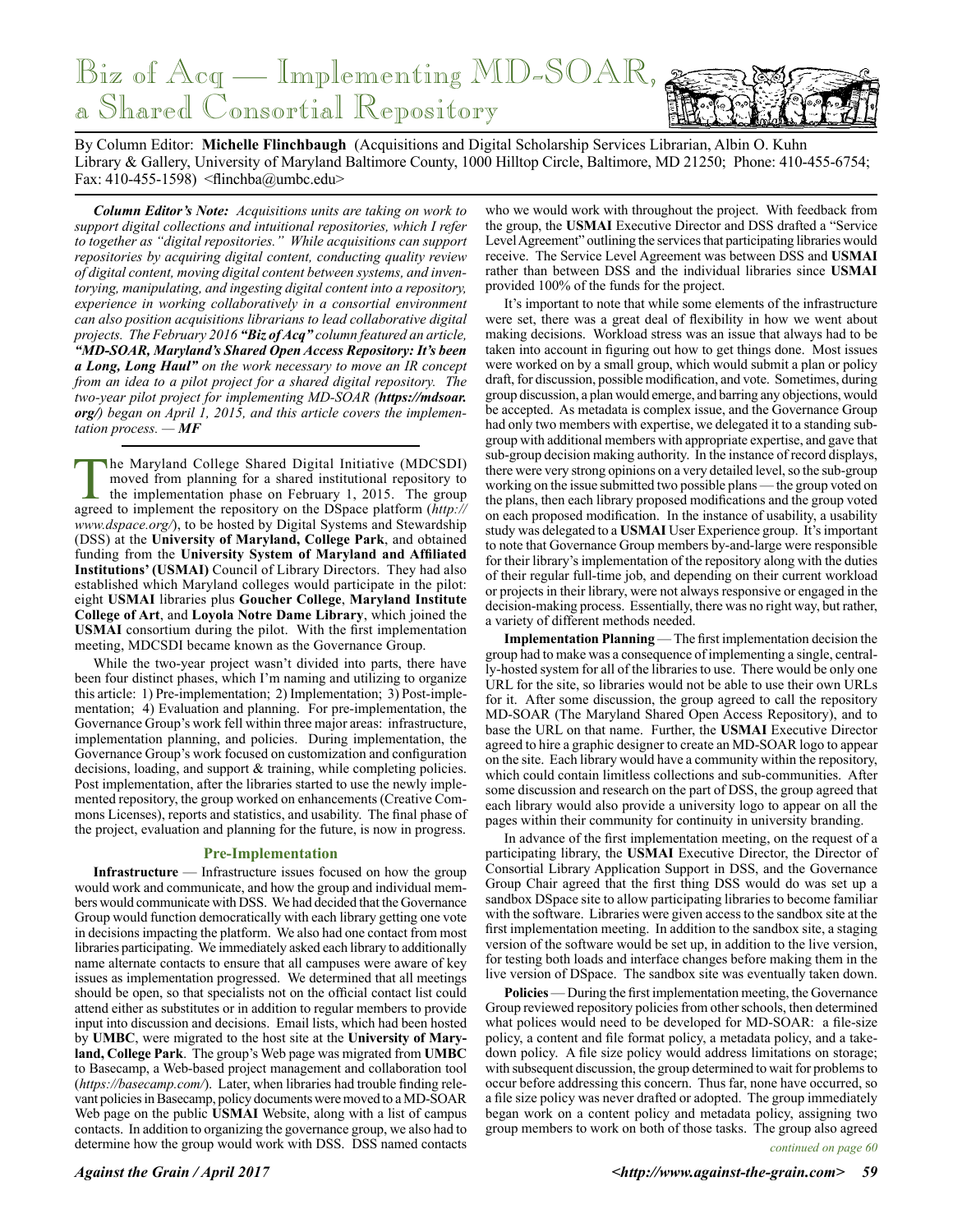to work on a license agreement at this time, and one person agreed to adapt the existing **University of Maryland, College Park** repository license for the group. The license agreement was adapted with few issues and little discussion, but with the understanding that each participating library would consult their campus legal counsel, making the identified agreement a template to be modified by each campus as mandated by their individual counsel. The take-down policy was put off until after implementation, since it was not needed in advance of implementation.

The content and format guideline was drafted, and readily adopted, after expanding scope in several areas to allow all libraries to use the platform as they wanted. In the first draft, the policy states that all items in MD-SOAR must be open-access, but some libraries wanted to limit access on certain items so this was modified to allow restrictions based on the needs of participating libraries. The first draft limited the scope to works by current faculty, staff, students, or academic or administrative units, but was later expanded to include current and former people of those categories, so that emeritus faculty could participate. This would also free libraries from having to remove works after an author left the university. The initial draft stated that items should be scholarly or academic in nature; this was modified to include part of or related to existing library collections, which was important to libraries planning to use MD-SOAR as a platform for digital special collections. The final policy is available for viewing here: *http://usmai.org/sites/public/files/ ContentandFormatGuidelines.pdf*.

The take-down policy was also adopted only after expanding its scope. The initial draft included the most common instances, such as copyright violation. Research subjects with personally identifiable information revealed were added to the policy, as were agencies with authority over the work in whole or in part. The host university or department was given the right to remove student work that doesn't meet their quality standards. Beyond a policy for what would be removed, the group also had to develop a process for handling take-down requests. This required both standards as well as flexibility to reach an agreement. We needed a policy that would allow for responsiveness when campuses are understaffed and unresponsive to shield the group as well as the host from lawsuits; however we also needed to allow each campus discretion over its own works. There were a variety of opinions as to what to do once the determination was made that there was a problem with an item. The group decided that all take-down requests would go to DSS, which will forward the request to the campus involved. The campus is then given seven days to respond, and if no response occurs, DSS will remove all access to the item until the issue is resolved by the host campus. While called a take-down policy, the group determined that campuses at their own discretion could determine to remove a work entirely, move it to a dark archive by putting view limits on it, or modifying the work by removing a problematic portion (with a note in the metadata indicating that the change had been made). The final Take-Down Policy is available here: *http://usmai.org/sites/public/files/TakeDownPolicy.pdf*.

In repositories, it's common to organize materials roughly by organizational structure, so that each academic department has its own collection. With many universities sharing the same repository, we quickly realized that we were likely to have multiple collections all with the same name that are indistinguishable from one another. For example we might have eight history department collections. In DSpace, the collections appear in searches, at the top of the results, so having multiple indistinguishable collections all with the same name didn't make sense. Because of this, the group determined to include a campus prefix in all collection and community names. This, however, is a soft policy, in that if a collection has a name that is clearly and truly unique, the prefix can be omitted. For example, a collection might be **UMBC** History Collection, but the **UMBC** wouldn't have to be included in an **Albin O. Kuhn Library & Gallery** Collection, but this is ultimately up to the campus.

The metadata policy was by far the most complex and time-consuming. Also, the Governance Group only had two members with expertise in this area. After an attempt at a simple policy failed to work with DSpace because of misconceptions about system functionality, a metadata subgroup was formed with two members from the Governance Group, and two metadata librarians not on the Governance Group.

Many hours of discussion went into developing this policy, available here: *http://usmai.org/sites/public/files/MD-SOAR\_MetadataPolicies\_rev\_08\_20\_2015.pdf*.

#### **Implementation**

The live MD-SOAR server was set up by DSS. Important benchmark dates were the system go-live date, and when participating libraries received the go-ahead to begin submitting materials, several months later. During the implementation phase, a Staging server was set up that would serve as a permanent testing site to preview software upgrades, configuration, and loads. When the system went live, server work on it began happening on a release schedule, so that changes to live MD-SOAR only happened periodically, and only after having first been previewed on the Staging server.

**Customization/Configuration** — The Executive Director of the **USMAI**, the project funder, agreed to hire a graphic designer to design a logo. After discussion, the group agreed to use a mortarboard and the state flag in the logo. The group received back four possible logos from the graphic designer, discussed, asked for some changes, and voted on them. The graphic designer finalized the logo, and it was added to the system. Each participating library also provided a campus logo, and these were all added to each libraries' individual community in DSpace. Individual library contact information was also added to the footer of each campus's community.

Upon finalizing the metadata policy, the Metadata Group wanted to customize the DSpace metadata drop-down menu to match the policy, hiding elements that were not adopted in the identified schema. However, DSS was concerned that the software use some of those elements. Additionally, they were concerned that we would simply want removed elements added back in later, especially if we added new libraries that needed those elements. However when the Metadata Group made decisions to customize the indexing, the "do not use" elements were not included in the indexes; so while the software continues to allow their use, they won't be indexed if anyone does use them, so adding a new library that will use them requires expanding the indexing to include them. These were the metadata and indexing customizations that could be agreed upon.

The Metadata Group also customized the submission form. At some libraries, there was a great deal of debate and a desire to have campus-specific customized submission forms, up until DSS stated that only one submission form is covered by the current contract, and that adding more would require paying a fee for extra customization. Facing additional cost, interest evaporated. The one submission form broadly covers most materials but provides no opportunity to include campus, format, or subject specific information. Campus information could, however, be added via templates that the libraries can create to add metadata elements to all of their records as they come in. The group decided not to allow embargoing via the submission form in the spirit of open access, and this issue has caused problems for libraries which must first enter an item via the submission form, making the item available to the public, and only add the embargo after that. With one form, in serving the needs of the many, some simply haven't had their needs adequately met, so this is an issue that will perhaps be revisited in the future.

The Governance Group formed a small group to work on the customization of short item displays. It turned out that participating libraries had very strong opposing opinions on display, with some wanting the short item display to be very short with few metadata elements included, and others wanting it to be very long with nearly every metadata element included. The small group ended up putting forth both a long and short version to vote on. The short version won, but each library was given an opportunity to propose additional elements to add to it. Each proposed addition was voted on, resulting in a comprise medium length short item display.

**Loading** — All libraries were given the opportunity to load materials into MD-SOAR. At first this was thought to be a one-time start-up activity, but with discussion, it became clear that some libraries would need to load materials, such as electronic theses and dissertations, on an ongoing basis. DSS provided instructions on preparing loads. Most libraries provided files as well as text file containing the metadata formatted appropriately for DSpace. However, with only this *continued on page 61*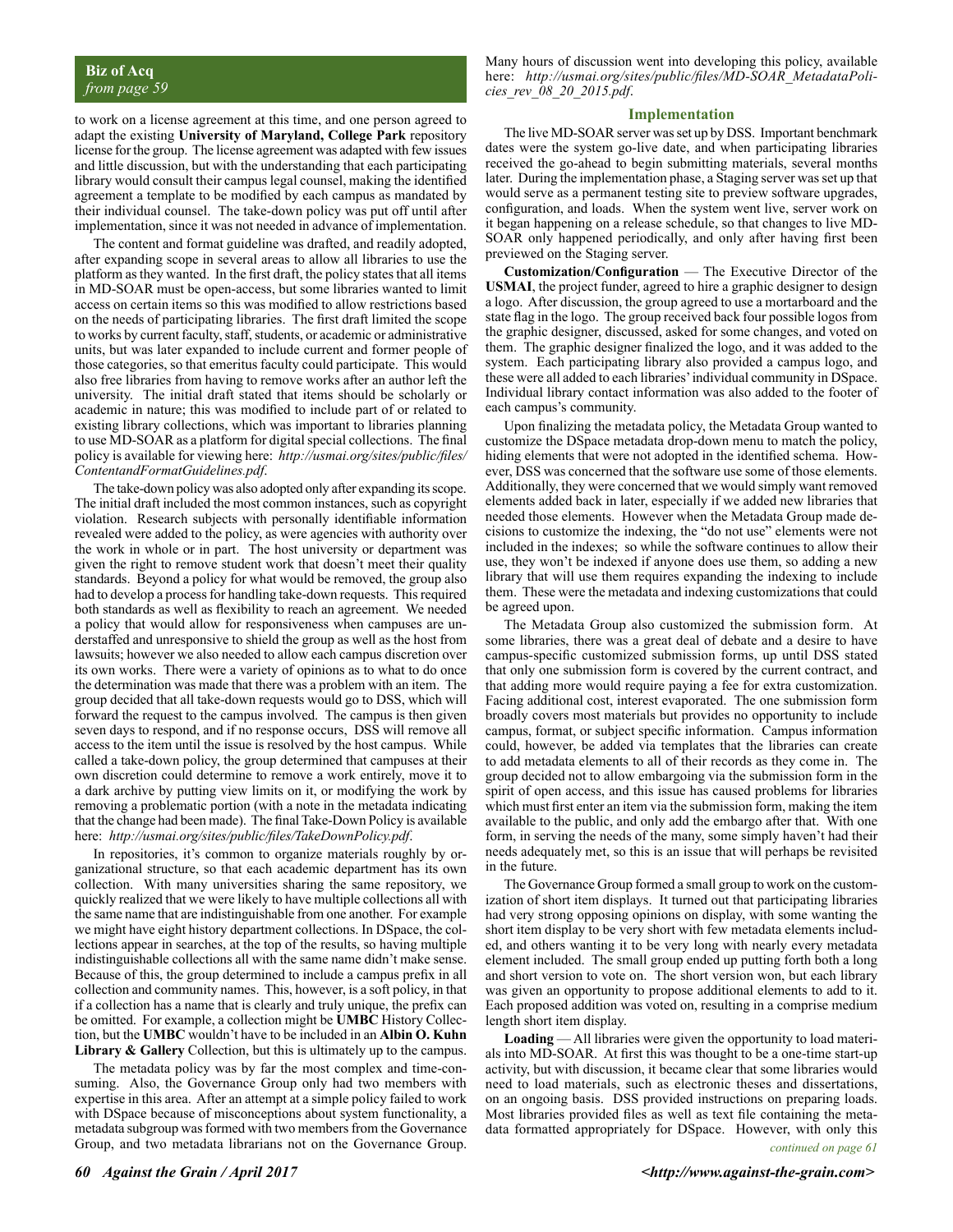#### **Biz of Acq** *from page 60*

information, items could only be loaded into one collection. Libraries were also given the opportunity to run a program, which reformats files for load, and provide a collections file to map items into more than one collection. DSS set up Box accounts for each library to transmit files to be loaded to them. Loads initially go into a staging server, which gives the library an opportunity to check and make corrections before loading to the live repository.

**Support & Training** — The Governance Group was given a quick tour of the sandbox server as soon as it was set up. During every meeting for approximately the first six months, time was dedicated to question and answer. Many questions focused on how to do certain activities in DSpace, and loading. Information was posted in Basecamp, and additionally many questions were asked and answered there. In the summer of 2016, after the live server was available, the group hosted a half-day training session for any staff in participating.

#### **Post-Implementation**

**Enhancements** — Many enhancements were mentioned at one time or another by various group members during the implementation cycle. These possible enhancements included integration with campuses' single sign on, an inline video viewer, support for multimedia, various types of campus customizations, and the implementation of Vireo to support ETD submission. The pilot contract didn't provide funding for such enhancements, and no one wanted to ask for additional money until the pilot was successfully completed, so none were pursued. However, if the pilot proved successful, enhancements with wide support might be funded in a new funding cycle.

The one enhancement that could be provided immediately was the integration of Creative Commons licenses in the submission process as DSpace already had this built in, and the feature simply needed to be activated. This turned out to be challenging when options had to be customized, and help information provided for system users. The process extended over several months as configuration was determined and additional use guidance added.

**Reports & Statistics** — On initial implementation, built-in DSpace statistics were available to administrators, but fell far short of a group wish-list of statistics. The systems statistics were made available to the public, and Google Analytics and Tag Manager set up to run on the site with each campus given access for their site. A **USMAI** training session on Google Analytics gave campuses an opportunity for hands-on learning to use Google Analytics.

The Governance Group also looked at statistics provided by a third party vendor for DSpace. Despite providing additional analytical information not captured by Google Analytics, this approach was not fully implemented and determined to be cost prohibitive. After some discussion, the group was unwilling to ask for financial support for this approach

when several customizations might be a higher priority. This decision was shelved and will be revisited at a later date.

**Usability** — Various disagreements occurred over platform customizations and wordings. With no clear way of assessing, the group decided that a usability study of the site might provide greater insight on its design. They asked a standing **USMAI** User Experience group to evaluate the site. The User Experience Group agreed to do this, and the Governance Group provided scope information on what to include in the study. After a few months, a lengthy report was provided with problems encountered and suggested improvements. Most were acted upon, resulting in an overhaul of the site's main landing page, as well its menus, and some other miscellaneous tweaks to improve the site's usability.

**Sharing Promotional Materials** — All participating campuses, as well the **University of Maryland, College Park**, a non-participating partner and server host, agreed to share promotional materials they had developed. Several campuses loaded materials in Basecamp, resulting in a stock of materials that could be used as is or re-purposed by others.

#### **Evaluation and Future Planning**

At this time, the MD-SOAR Governance Group is in the process of evaluating the project and planning for future support and administration. Obtaining ongoing funding requires documenting the success of the project and developing a payment plan that participating library directors will agree to. Additionally, funding for enhancements requires building consensus around them, projecting their cost, and including that cost in the upcoming request for ongoing funding. The Governance Group has additionally compiled a list of achievements, and will provide statistical data to document success, such as the number of items uploaded, and the number of visits to the site. All participating libraries have been surveyed about their satisfaction with MD-SOAR, and future needs, including what customizations are considered critical and highly desirable. Participating libraries were additionally surveyed on funding models and funding levels that they're willing to support. DSS is projecting cost both for the current base services and for possible enhancements. All will be compiled into a report to go to the **USMAI's** Council of Library Directors, and to non-**USMAI** directors separately, along with the recommendation of a five year ongoing pricing plan.

Finally, with additional libraries wishing to join MD-SOAR, decisions need to be made about whether to allow this, and how to go about it, particularly in regard to a potential one-time fee to cover start-up costs. Adding new libraries may serve as a means of obtaining additional funds to pay for enhancements while keeping the price affordable for all.

#### **Conclusions**

With a substantive investment of time by a core group of leaders and experts from a handful of libraries, implementing a shared repository was challenging, yet successful.



### **PHARMACY** LIBRARY

### The Best of Pharmacy In One Collection



30 References Over 450 Case Studies Preceptor Central NAPLEX

**For more information contact us at pharmacylibrary@aphanet.org or visit us online at pharmacylibrary.com**